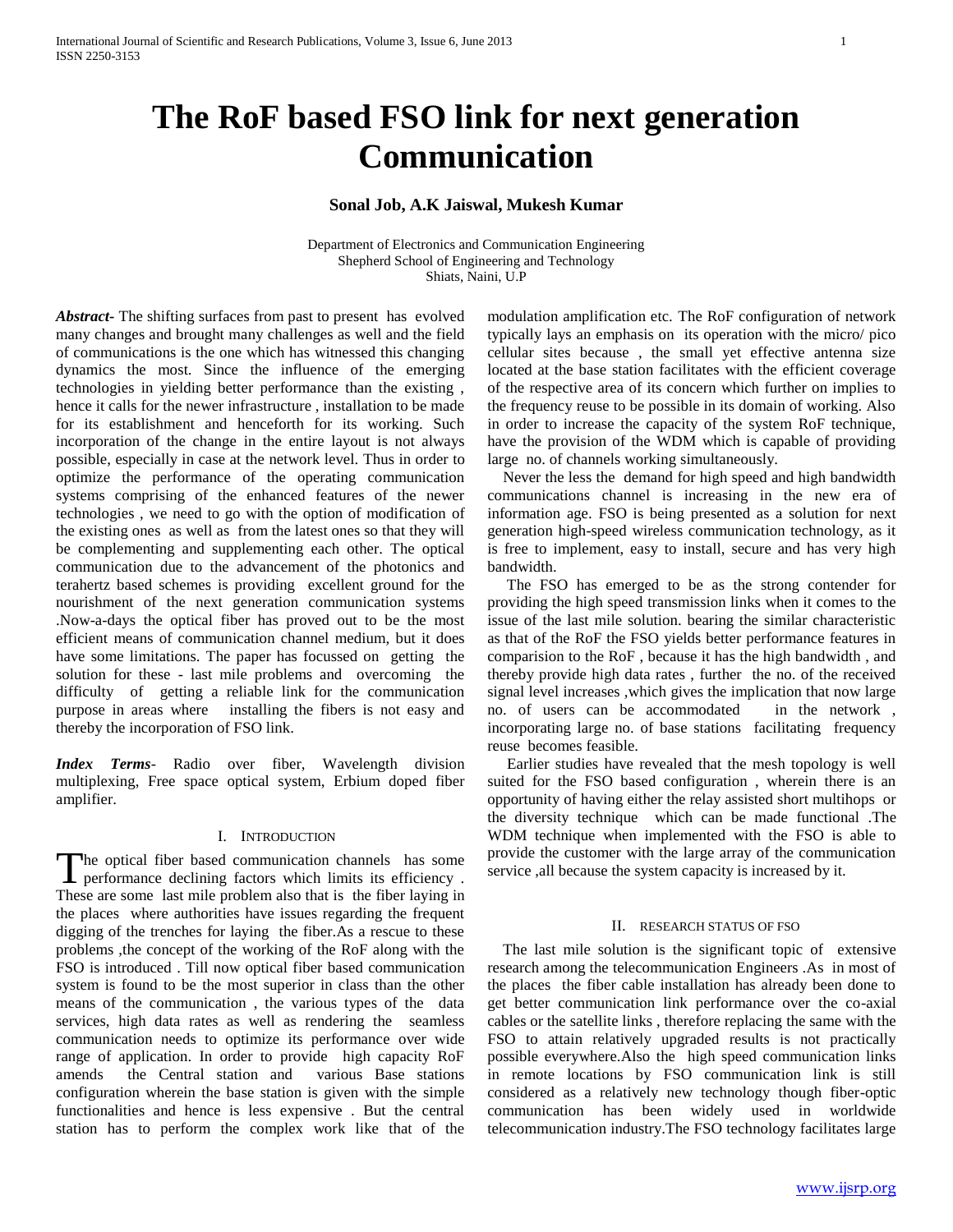bandwidth transmission capabilities where it uses optical transmitters and receivers and even enables WDM-like technologies to operate through free space. This fuels the reason for seeking the compliance between the two technologies, that is the integration of RoF and FSO instead of substituting one for another. The FSO links can provide fiber-like data rates over short distances with low probability of interference Besides, it also present the last mile solutions with static communication system that is by substituting wired or microwave system at base station level where the RoF will be working as the network backbone is not that much effective as its combination with the FSO is. FSO is an unexpectedly simple technology. The system is based on the connectivity between FSO-based optical wireless units where each of them consists of an optical transceiver to provide a full-duplex (bi-directional) ability.Optical source with a lens that transmit light through the atmosphere to another lens receiving information are used in each of the optical wireless unit. The receiving lens is connected to a high-sensitivity receiver through optical fiber at that specific point. There are a number of advantages using FSO technology approach where it required no RF spectrum licensing and also they are easily upgradable.Also it can be put to use in the areas of difficult physical channel access.With the FSO lies the great scope of performing the diversity techniques , be it the aperture diversity or the path diversity to recover the transmitted signal level at the receiver end.



Fig. no. 1 FSO signal transmission and reception

The wavelength of 1550 nm is typically well suited for freespace transmission, and high quality transmitter and detector components are readily available. The combination of low attenuation and high component availability in this wavelength makes the development of wavelength-division multiplexing (WDM) FSO systems feasible. However, components are generally more expensive, and detectors are typically less sensitive and have a smaller receive surface area.The modulated light source, which is typically a laser or light-emitting diode (LED), provides the transmitted optical signal and determines all the transmitter capabilities of the system. Only the detector sensitivity plays an equally important role in total system . The small footprint and low power consumption (important for overall system design and maintenance), and ability to operate over a wide temperature range without major performance degradation (important for outdoor systems) are the strong points of merit for the FSO. There are numerous advantages of free space optics application with RoF, FSO provides a wireless solution to last mile connection or connection between two

buildings. There is no hassle with digging and burying fiber cable. Also free space optics requires no RF license. Therefore FSO system could be deployed easily,( a FSO system quickly). It is easily upgradable, and its open interfaces support equipment from a variety of vendors, which helps enterprises and service providers protect their investment in embedded telecommunications infrastructures. It can be deployed behind windows, eliminating the need for costly rooftop rights. It is immune to radio frequency interference or saturation.It also provides up to 2.5 Gbps of data throughput. This provides ample bandwidth to transfer files between two sites. With the growing size of files, free space optics provides the necessary bandwidth to transfer these files efficiently.FSO is a very secure wireless solution. The laser beam cannot be detected with a spectrum analyzer or RF meter. The beam is invisible which makes it hard to find. The laser beam that is used to transmit and receive data is very narrow. This means that it is almost impossible to intercept the data being transmitted. One would have to be in the line of sight between receiver and transmitter to be able to accomplish this feat. Of course if that happens it would cause an alert due to the receiving site has lost connection. There are no security upgrades that are required for FSO .The above discussed points will be working as a complementary points for the RoF system.Whereas there are a number of weaknesses with FSO **.**The distance of FSO is very limited. Operating distance is usually within 2 km. Therefore although this is a powerful system with great throughput, the limitation of its distance is a big deterrent. Line of sight must be maintained at all times during transmission. Any obstacle, be it environmental or animals, can hinder the transmission. FSO technology must be designed to combat changes in the atmosphere, which can affect FSO system performance capacity. Among the issues to be considered when deploying FSO-based optical wireless systems.

#### III. LINK DESIGN

 The designing of the link is the one intended to be implemented at the receiver section ,wherein the solution for the two problem is sought-

1. Last mile

2.Places where fiber installation for the communication channel is not possible.

The Central station of the RoF based FSO link model will be transmitting the signals considering it to be two in number , they upon being amplified is then sent for the wavelength division multiplexing at the transmitter end , the output of the WDM multiplexer is the single wave incorporating within itself two signals which is being carried at different frequencies, upon being launched into the the channel it is preamplified by the EDFA from where it goes to the SMF , and after that before reaching the receiver station , the signal when is given out of the SMF undergoes the post amplification ,after this the signal got demultiplexed and now from here they are sent to their respective base stations the corresponding signals are carried in two different manner , for the first section the array of the FSO antennas exhibiting the aperture diversity is used to recover the signal, whereas the second base station the signal is transmitted to its destination by a SMF assisted FSO link where the SMF will be providing the backup link to the FSO so that in case of any atmospheric fluctuations to which the FSO is less immune to ,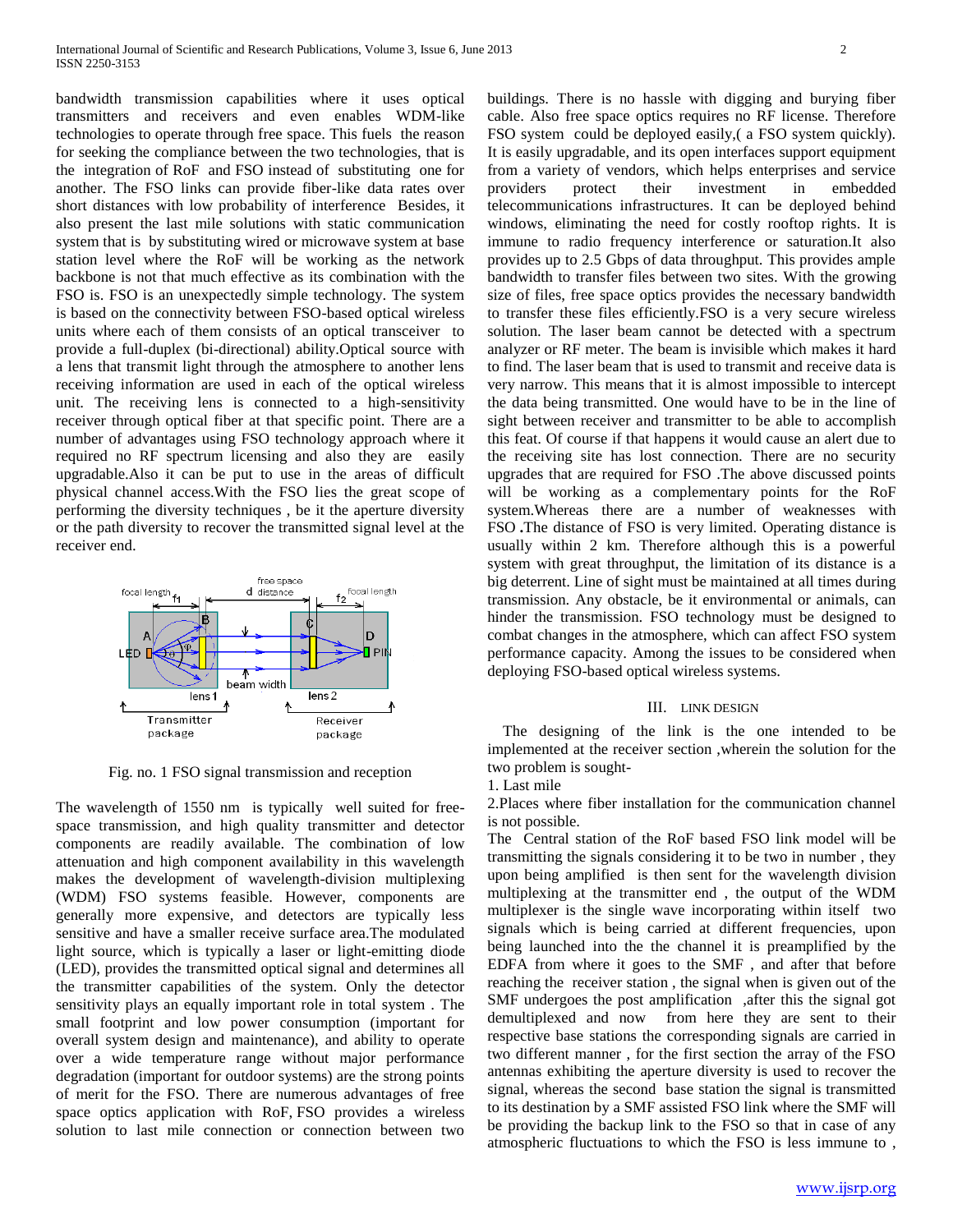and hence will not be able to take up the signal, then immediately the SMF of the same range as that of the FSO will become operative.The second scheme is typically a solution to the last mile , whereas the first one is the solution for the last mile as well as for the places where fiber installation is difficult to be achieved. In both the cases , the possibility of signal to be lost or subjected to fading even if occurs then the system proves out to be the robust one to withstand all such performance degrading factors since because it has these mitigation schemes operational within it.



Fig.no.2 Places where FSO can be implemented



Fig.no.3 Transmitter section of the RoF based FSO link

The transmitter section is common for both the receiving station.



Fig.no.4 Receiver Section-A (Array of FSO exhibiting aperture diversity)



Fig.no.5 Receiver Section-B (FSO having SMF as backup link)

The simulation of the system has been carried out at different length of the SMF from 10 km to 65 km and the values from the BER analyzer has been noted down .The following graphs depicts the result for the length of SMF and Q factors obtained corresponding to it .The first



Fig. no. 6 Graph for receiver section-1 SMF length/Qfactor

Xaxis-Samples

Yaxis –SMF length in kms (dark green bars) and Q factor(light green bars)

graph is for the first receiver section where FSO with aperture diversity is operational , whereas the second receiver section shows the FSO with the SMF link backup.



Fig. no. 7 Graph for receiver section-2